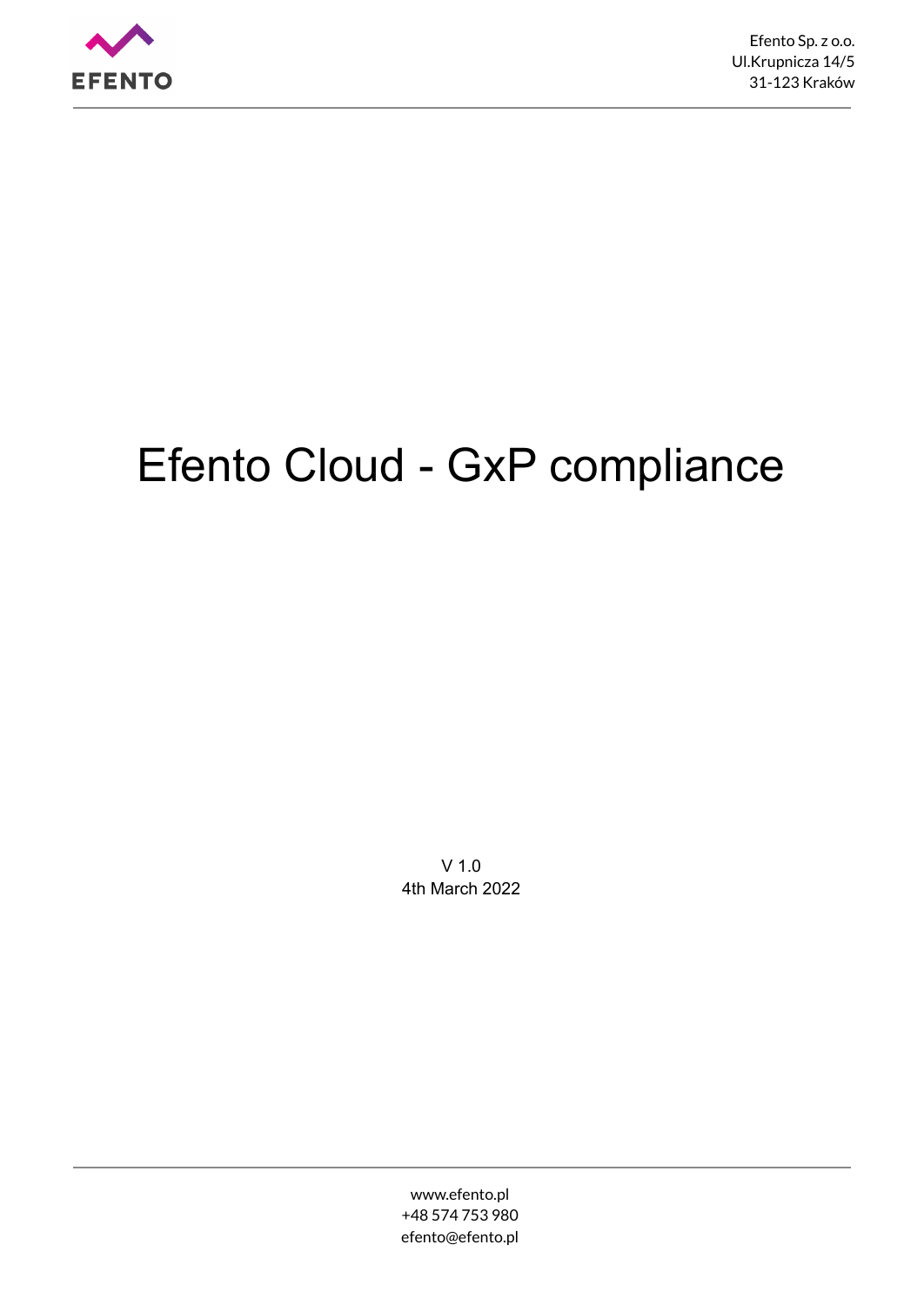

## Table of contents

| <b>About Efento</b>                                  | 3              |
|------------------------------------------------------|----------------|
| <b>System description</b>                            | 3              |
| Key features                                         | 4              |
| Data security and integrity                          | 6              |
| Data completeness                                    | 7              |
| Security of data transmission                        | $\overline{7}$ |
| Security of data storage                             | $\overline{7}$ |
| Data access security and data integrity              | 8              |
| Security - responsibilities on the customer's side   | 8              |
| Software development                                 | 9              |
| Software development process                         | 9              |
| Code pathway                                         | 10             |
| Change management and issue tracking software        | 10             |
| <b>Hardware</b>                                      | 11             |
| <b>ISO 9001</b>                                      | 11             |
| Devices production and testing                       | 11             |
| Certificates of compliance with EU requirements (CE) | 12             |
| <b>Calibration certificates</b>                      | 12             |
| Validation                                           | 12             |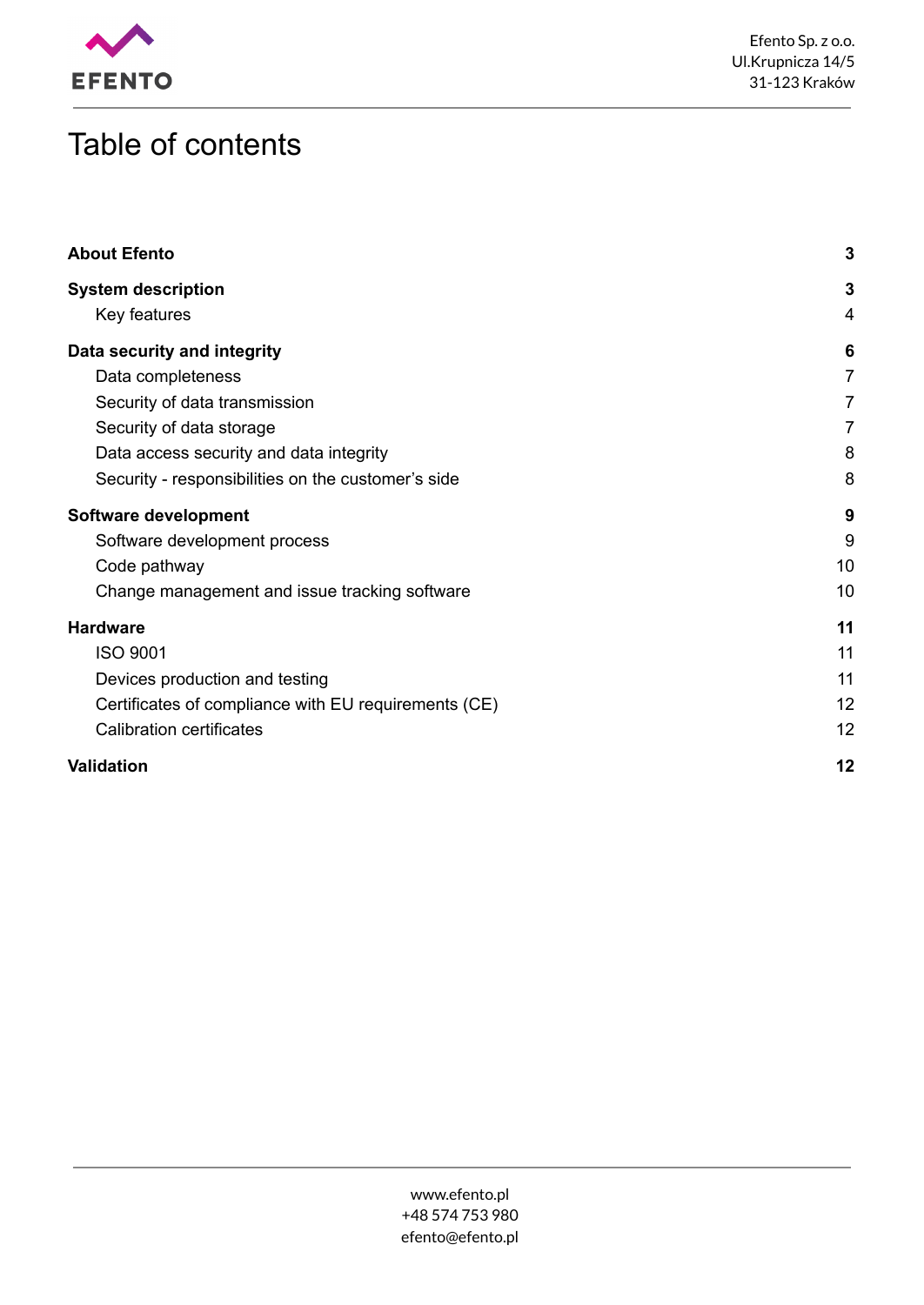

## <span id="page-2-0"></span>About Efento

Efento was founded in 2016. Since the beginning, we focus on solutions in the field of Internet of Things (IoT), Machine-to-machine communications (M2M) and Cloud computing.

As one of the few companies in the world, we offer an integrated solution for monitoring and analysing various physical parameters, based on wireless sensors (Bluetooth Low Energy and Narrowband IoT) , advanced cloud platform, and mobile applications.

Our products are used by more than 4 000 customers on six continents. Every day Efento Cloud platform receives, analyses and stores over 1.5 million measurements from loggers working on our customers' sides. Our portfolio contains over 20 types of wireless sensors.

When designing our products, we make sure that both our hardware and software are:

**Convenient to use** - our solutions are designed to make the setup and operations as easy as possible. Unlike the current hardware, our loggers are easy to install and work for a long time without any maintenance by the users. Data collection and analysis software is hosted by us, so customers do not need to worry about setting up, maintaining and updating server infrastructure.

**Complete** - we offer a complete solution for data collecting and analysis including sensors, transmission and cloud platform.

**Cost efficient** - our solutions are designed in a way to be cost effective. Due to simple installation and no maintenance, long battery life, low transmission costs and software hosting in the cloud, the total cost of ownership of Efento products is lower compared to traditional monitoring solutions.

**Universal** - Efento sensors and cloud platform allow users to integrate with any third party solution and enrich their data with the insights that can be get from the wireless sensors.

## <span id="page-2-1"></span>System description

Efento Cloud is a server platform that collects and processes data from Efento loggers. The platform is designed for facilities where from a dozen to several hundred measurement points are monitored, e.g.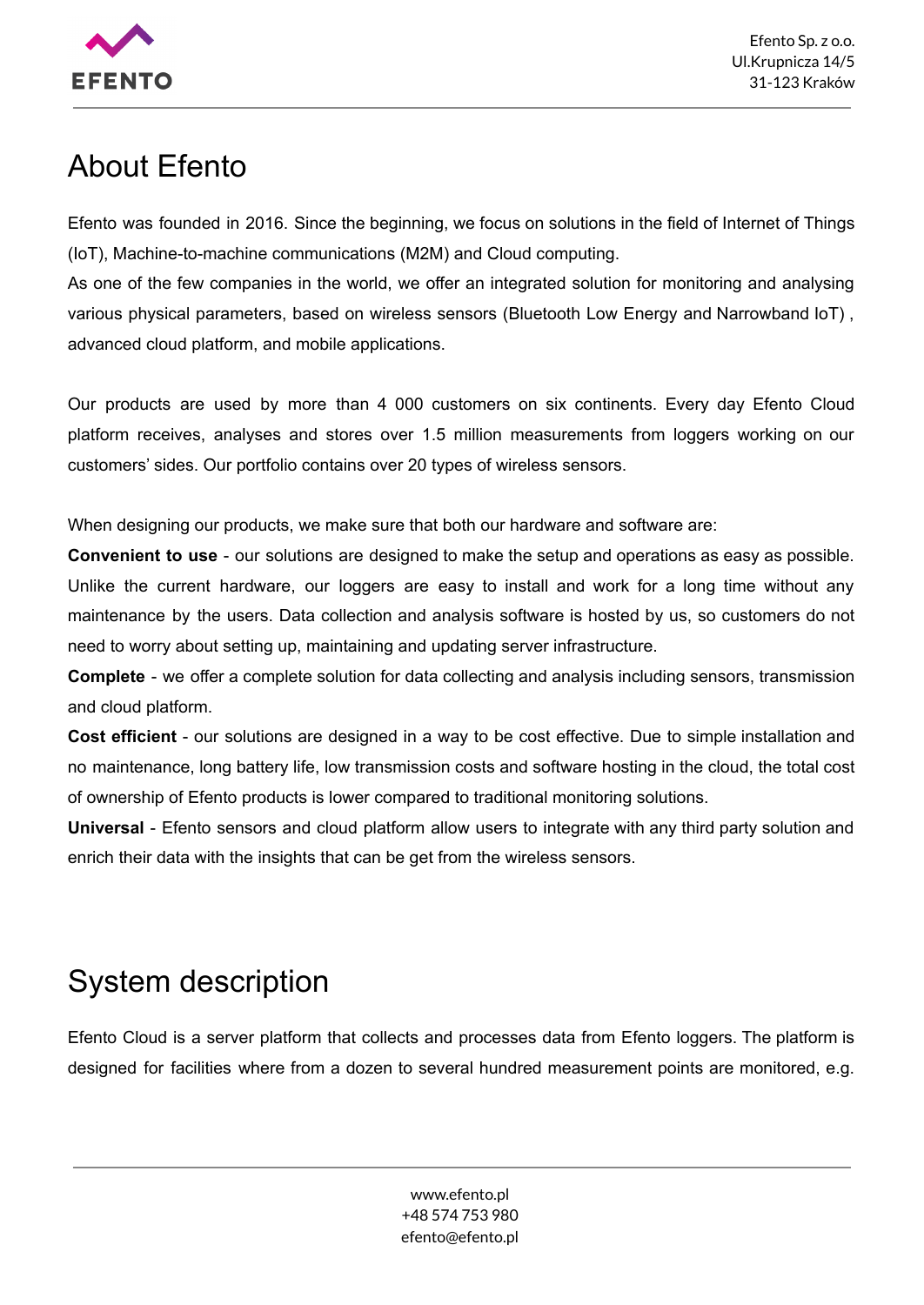

pharmaceutical wholesalers, cold stores or warehouses. Data can be sent to the platform from any location, and the user has access to it via a web browser.

The system consists of Efento loggers that measure and log various physical values including temperature, humidity, water presence and atmospheric pressure, Efento Gateway, which collects and sends the measurement data, and the Efento Cloud platform.

The server platform is the "brain" of the entire system, that collects and analyses the data, informs users about any abnormalities by SMS or e-mail and allows users to access the data via web browser or mobile application. The platform architecture and hosting are based on Amazon Web Services, which enables flexible scaling of the solution. Every day, the platform receives and processes over 1.5 million measurements from loggers working at our clients' sites.

All parts of Efento Cloud system, including the cloud platform, Efento Loggers and Efento Gateway, are compliant with the requirements of GxP (Good Laboratory Practices (GLP), Good Clinical Practices (GCP), Good Manufacturing Practices (GMP). All its parts of the system meet the regulatory requirements in the fields of security, data integrity and have the features required by the GxP regulations.

### <span id="page-3-0"></span>Key features

Efento Cloud provides users with all the features needed to monitor the environmental parameters in a GxP compliant manner.

#### Alarm rules

You can define any number of alarm rules and assign loggers to each rule. The rule consists of an input, condition and action, for example: if the temperature rises above 10 degrees, the platform will send an SMS notification to selected recipients. The rules can be configured in any way, e.g. sending notifications to different recipients depending on the threshold being exceeded.

#### SMS and e-mail notifications

The platform allows you to send notifications to any number of users, both in the form of e-mails and SMS.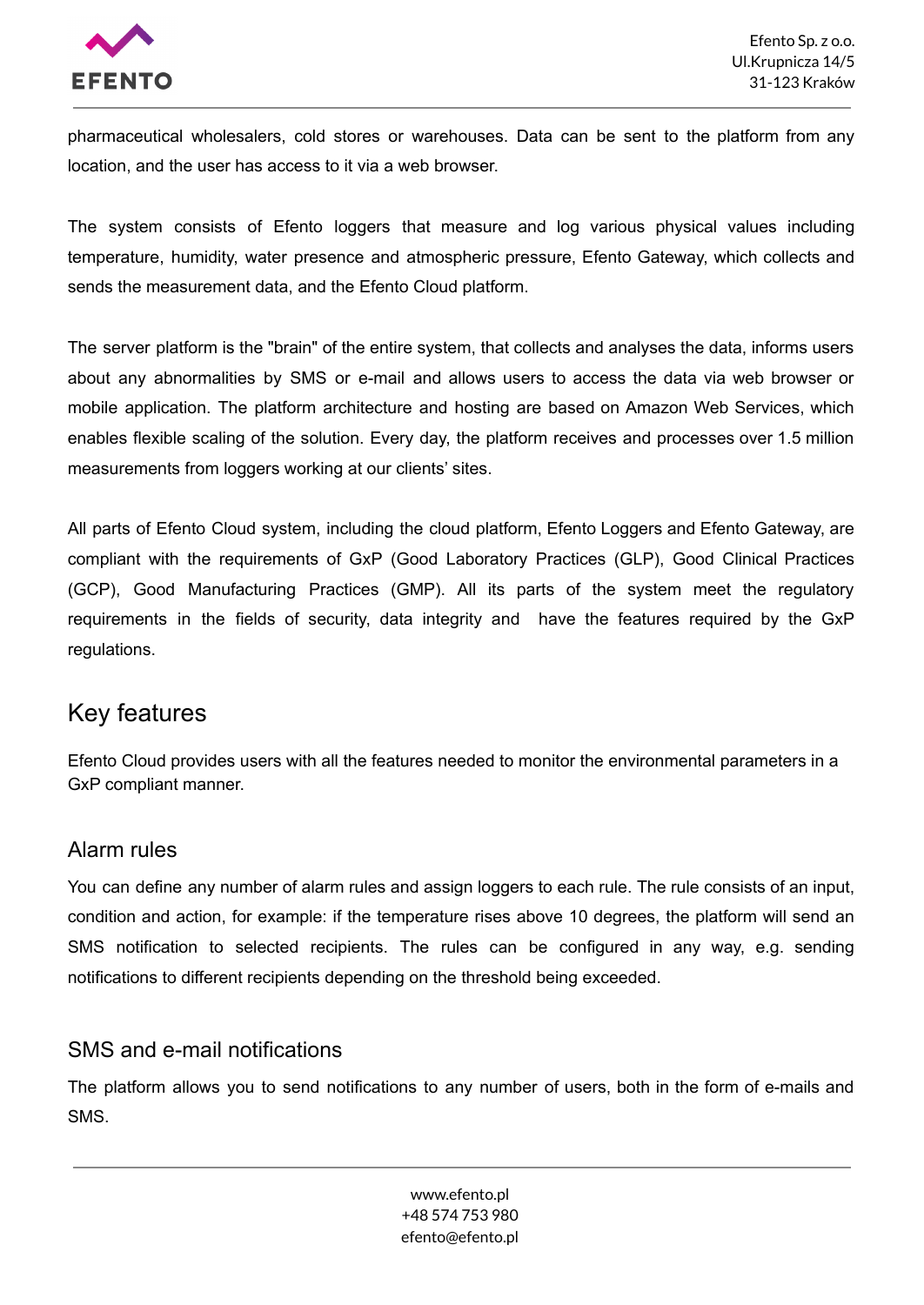

#### Data storage

All measurements from Efento loggers are saved in the Efento Cloud platform. You can access them 24 hours a day from anywhere in the world via a web browser or mobile application. Measurements are stored in the platform for two years.

#### Locations

Thanks to Efento Cloud, you can easily organise the locations and assign the loggers to them. The platform enables mapping the structure of an organisation in the form of a tree and assigning individual sensors to its branches. The method of grouping is not subject to any restrictions, you can use a geographical division (e.g. Country -> States -> Cities -> Facilities), functional (e.g. Type of facility -> City -> Exact location) or other, better suited to your organisation.

#### Permission levels

For organisation users, you can create accounts for administrators who can configure the system (e.g. edit alarm rules, transfer sensors between locations, add new users), managers who have access to data and the ability to edit some settings (e.g. alarm rules) and analysts, who only have access to the data without the possibility to edit any settings.

#### Access to your locations

In addition, the rights may be granted to individual locations, thanks to which a person from "Branch 1" does not have access to data from the loggers working in "Branch 2".

### Maps / floor plans

You can assign a map or a room plan to each location and place loggers on it. Thanks to this, you can quickly see where the logger that measured the high temperature is located. The map also shows the status of the loggers with the possibility of filtering them.

### **Reports**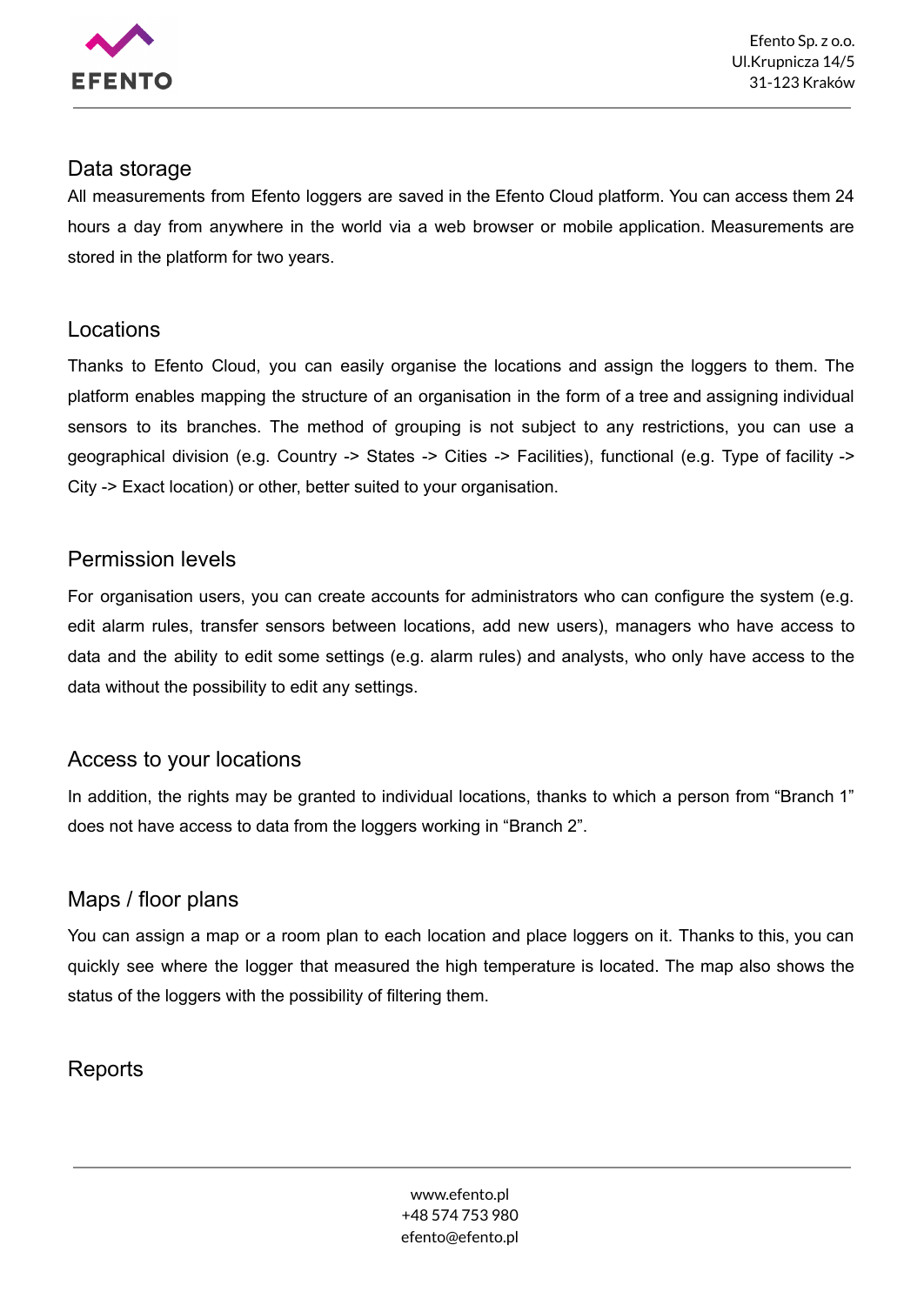

Measurements from a selected period of time can be exported at any time in the form of a report (pdf and csv). What's more, Efento Cloud allows you to automatically send reports to any email address with a selected frequency (e.g. once a day, once a week, once a month).

#### **Charts**

Data from any period of time can be displayed in the form of a graph, so you can quickly check whether the set alarm thresholds have not been exceeded

#### History of events

All events such as the occurrence of alarms caused by exceeding the alarm thresholds, loss of communication with the logger, return of measured values to safe ranges are saved in the system and after logging in, you can quickly restore the list of events along with the dates and times of their occurrence.

#### Loggers statuses

Efento Cloud enables quick and convenient filtering and sorting of loggers. You can filter loggers by name, serial number, measurement type or location. In addition, you can quickly filter out inoperative loggers, loggers with low battery level or loggers turned off.

#### Audit trail

All changes and operations performed by users in the system are recorded in the audit trail. Thanks to this, administrators can see all changes within the system (including adding / removing a logger, changing alarm rules, adding / changing user permissions) along with information when they were made and what user made them.

## <span id="page-5-0"></span>Data security and integrity

Efento Cloud and Efento devices have been designed to provide full data security and integrity at each step. When designing communication protocols and ways of storing the data, we perform risk assessments to make sure that measurements, configuration and other data, which is crucial in case of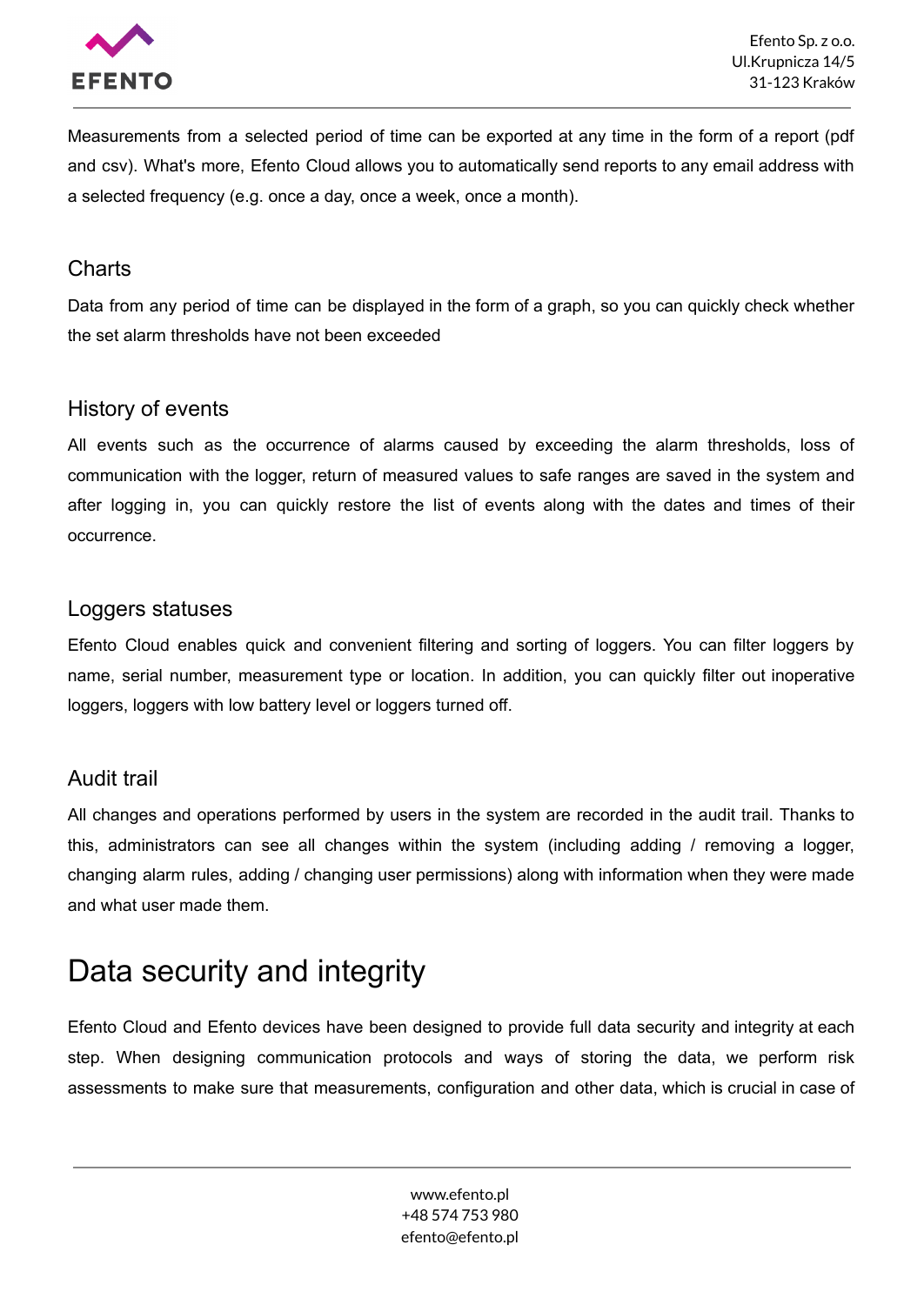

GxP, is secure and no information is missing. As a result, the Efento Cloud system provides high reliability and data integrity.

## <span id="page-6-0"></span>Data completeness

- Each Efento logger is equipped with the memory of the last 40,000 measurements. Efento gateway has a memory of 1,000,000 measurements, shared equally between the loggers it works with. In the event of a temporary loss of connectivity or power, the missing measurements will be automatically resent to the platform from the gateway or loggers' memory.
- In critical situations, it is possible to directly read data from the loggers or Efento Gateway memory.

### <span id="page-6-1"></span>Security of data transmission

- At each stage of communication, the data transmission is encrypted, which makes it nearly impossible to capture and / or modify them ("man in the middle" attack).
- Communication between the loggers and Gateway can be encrypted using AES 128.
- Communication between Efento Gateway and the Efento Cloud platform is based on the HTTPS protocol with TLS / SSL. TLS ensures the confidentiality and integrity of data transmission as well as server and client authentication. It is based on asymmetric encryption and X.509 certificates.
- The server-browser communication (access to the platform by the user) takes place using the HTTPS protocol

## <span id="page-6-2"></span>Security of data storage

- The Efento Cloud platform is hosted on Amazon Web Services servers (data centres in Frankfurt and Dublin). All data of the platform users are stored in the territory of the European Union
- Amazon Web Services servers are GxP (Good Laboratory Practices (GLP), Good Clinical Practices (GCP), Good Manufacturing Practices (GMP) compliant. More [information](https://aws.amazon.com/compliance/gxp-part-11-annex-11/)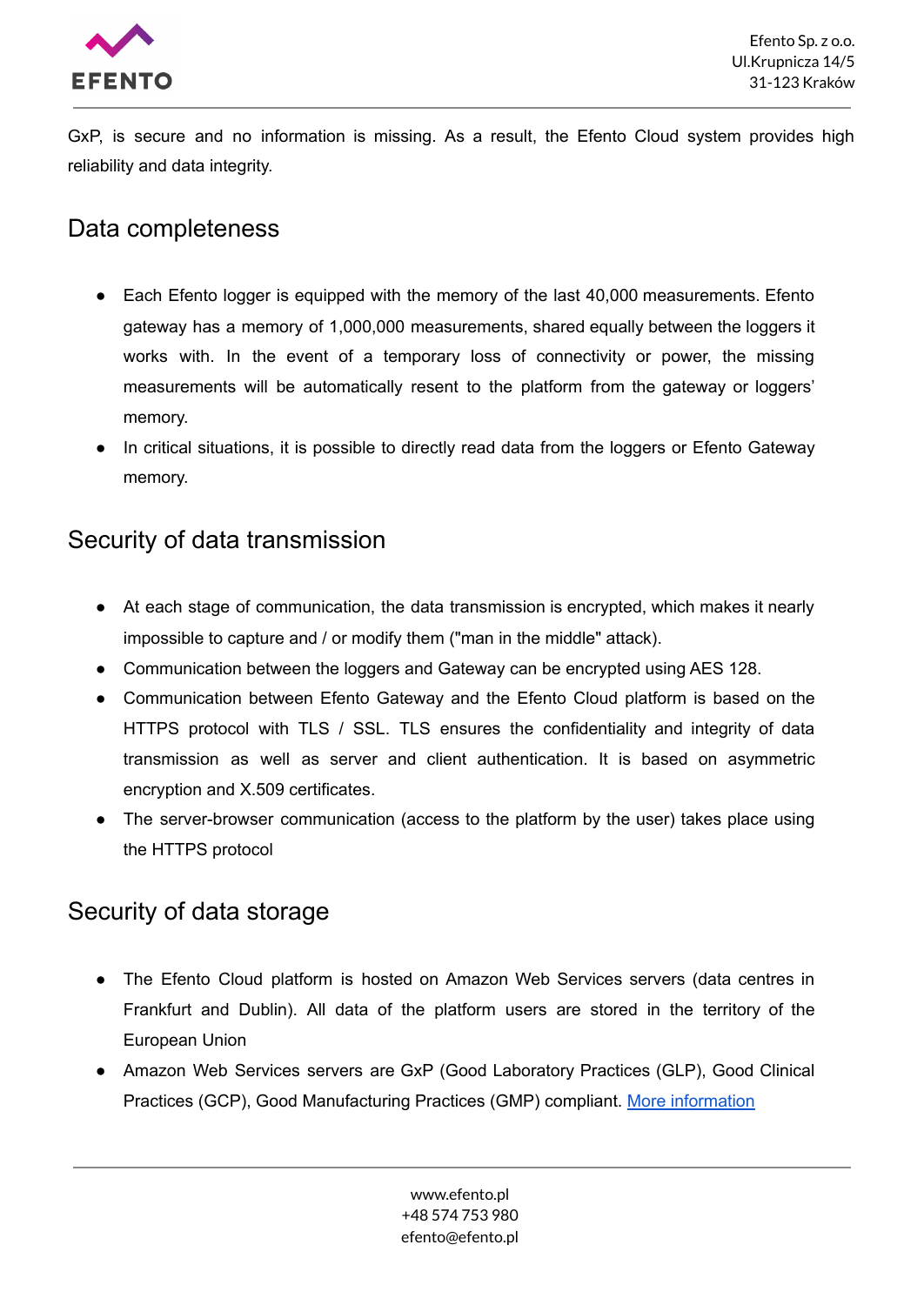

- The IT infrastructure that AWS provides to its customers is designed and managed in alignment with security best practices and a variety of IT security standards including the following: SOC 1, 2, 3, ISO 9001 / ISO 27001 / ISO 27017 / ISO 27018, HITRUST, FedRAMP, CSA Security, Trust & Assurance Registry (STAR)
- Data and settings backup is performed automatically once a day and is stored for 30 days from the date of execution. The backups are always stored in a data centre located in another geographical location than the main database.
- The data is stored in a database cluster, which ensures its consistency. Data on the platform is stored for a minimum of two years.
- The stability of Efento Cloud's work is supervised by a team that watches over the correctness of the platform's operation 24/7.

## <span id="page-7-0"></span>Data access security and data integrity

- The Efento Cloud platform provides three levels of access:
	- $\circ$  Administrator access to data, the ability to change settings, the ability to edit users,
	- Manager access to data, the ability to change settings,
	- Analyst access to data.
- Users (regardless of the authorization level) have no access to the database and cannot edit the measurement data.
- In the process of transmitting measurements and saving them on the platform, the security mechanisms introduced (encryption and identification of the device they come from) make it impossible to edit measurement data or send them via an unauthorised device.
- Measurement reports can be generated as non-editable files (PDF). It is possible to verify the reports by the re-generation of a report from a selected period of time by the inspection body

### <span id="page-7-1"></span>Security - responsibilities on the customer's side

Please note that part of the responsibility of data security is on the customer's side. Efento Cloud provides a set of tools that allow them to control the access to the data and platform features within their organisation. It's the customer's responsibility to assign proper permissions for each user that has access to their data and introduce policies within their organisation that prevent potential data leakages / manipulation caused by the human factor. Customer's responsibility includes, but is not limited to: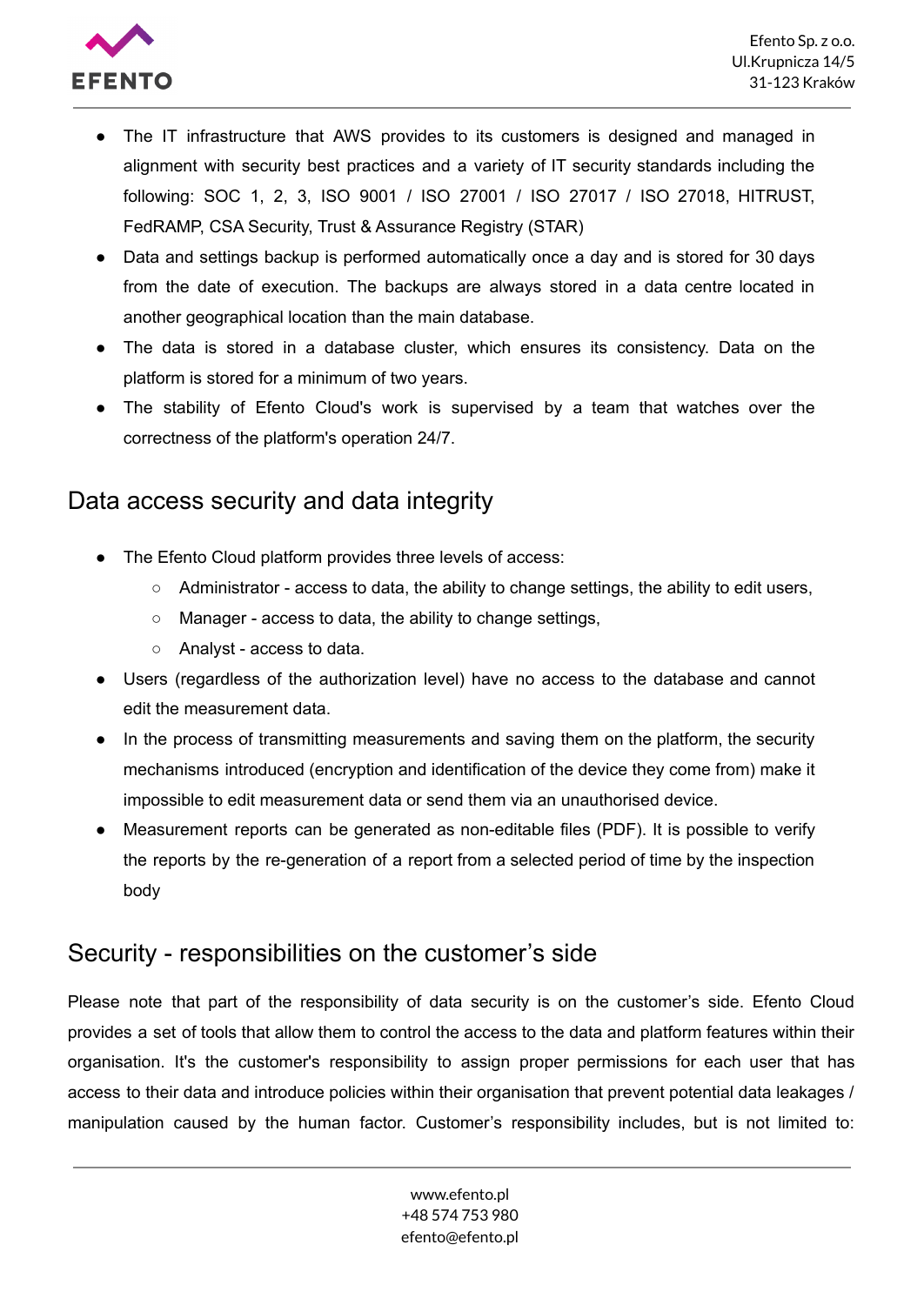

setting strong passwords to Efento Cloud accounts, changing default passwords on Efento Gateways and managing access permissions to Efento Cloud.

## <span id="page-8-0"></span>Software development

### <span id="page-8-1"></span>Software development process

Software development process is standardised and used by all teams that develop Efento software, no matter if it's Efento Cloud, Efento mobile application or firmware used by Efento embedded devices. Software development flow always requires the following steps:

- 1. **Defining the requirements and work planning** at this stage, a project team consisting of programmers, business analysts and product owners define the requirements for the features that will be implemented in the software. Once the requirements are defined and written down, tasks are divided between the development team members along with the estimation of the workload required to develop each feature. The adopted software development method allows the team to control the quality of the development process, as the features developed in one cycle can be easily and quickly tested to check, if the software works properly and if the newly developed features works as defined by the requirements.
- 2. **Development** at this stage, the features defined in the previous step are developed. Each of the features is integrated and tested with the entire application on an ongoing basis. During the development and integration of the application, unit tests of individual software components and an integration test are developed. The project team meets periodically to discuss the current progress of work, emerging problems and the compliance of the developed functionalities with the design assumptions / requirements. The result of this stage is a software in the test version with implemented features defined in the first stage. The software is built and marked as the test version. It is impossible to update the production software with the test versions of the software.
- 3. **Testing** At this stage, Quality Assurance team (seperate from the development team) starts the tests of the software based on the defined test cases. Majority of the tests are automated by the QA team, some are performed manually. There are two types of tests that are performed at this stage:
	- a. System testing testing conducted on a complete integrated system to evaluate the system's compliance with its specified requirements. System testing takes, as its input, all of the integrated components that have passed integration testing.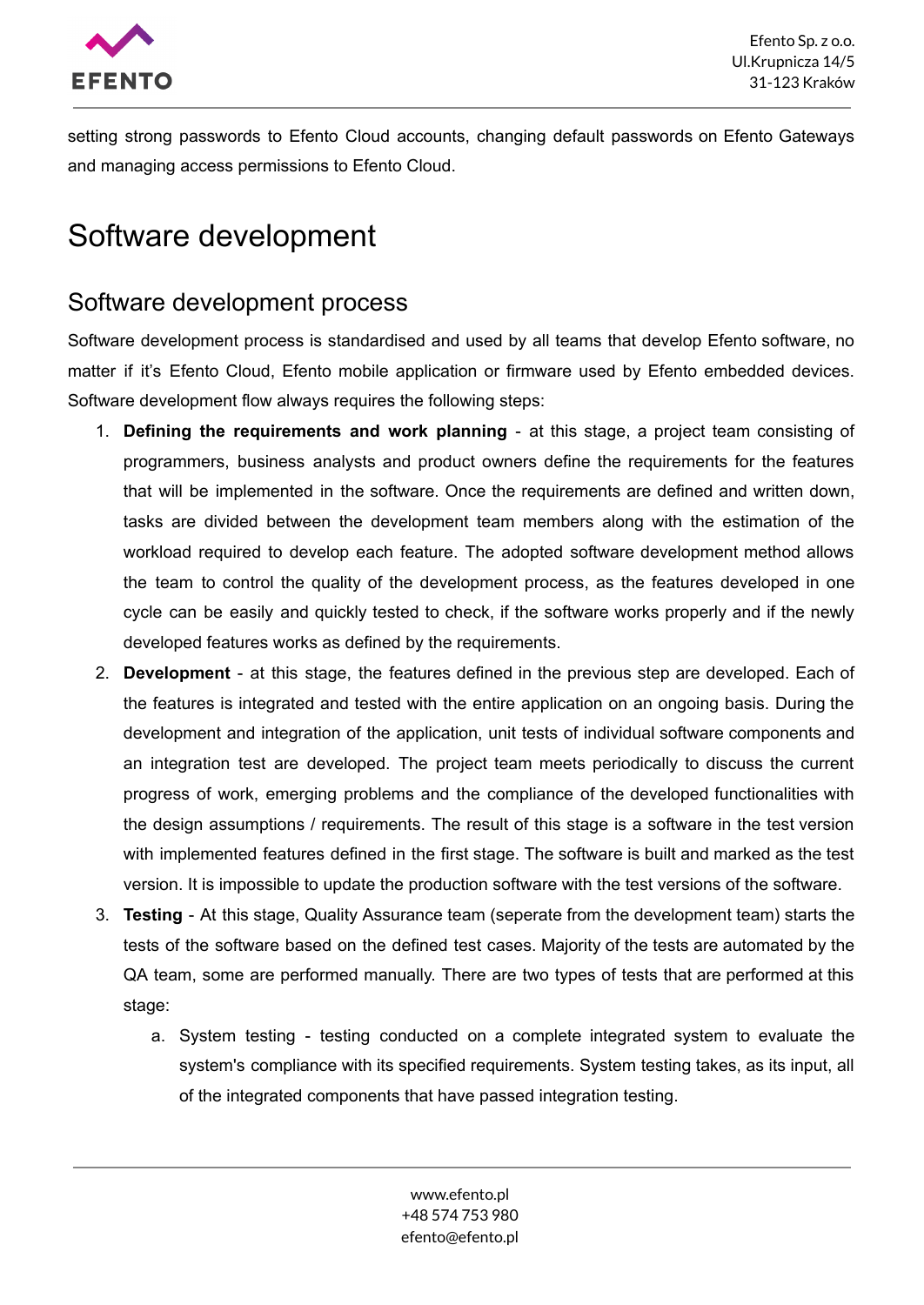

- b. Acceptance testing Formal testing with respect to user needs, requirements, and business processes conducted to determine whether a system satisfies the acceptance criteria defined during the requirements development to determine whether to accept the developed features.
- 4. **Release** once the software is tested, a new version of software is released and available for the users.

## <span id="page-9-0"></span>Code pathway

Efento uses a standardised code pathway, used by all teams that develop Efento software, no matter if it's Efento Cloud, Efento mobile application or firmware used by Efento embedded devices. This process is executed for both new code and changes to an existing codebase.

- 1. Developer writes the code in an approved and standardised integrated development environment.
- 2. Once the feature is finished, the code is deployed in a repository and assigned to another developer(s) for code review.
- 3. The code goes through a code review in which at least one additional developer reviews the code and approves it. The list of approvals is stored in a log that is retained within the code review tool.
- 4. The code is then built from source code to the appropriate type of deployable code package (which varies from language to language) / software package in an internal build system adjusted to the specification of the software which is being developed.
- 5. After successful build, including successful passing of all unit tests, integration tests and static code analysis the code:
	- a. gets pushed to a test environment (Efento Cloud software)
	- b. is built as a software package which may be deployed on a particular device type (Efento sensors software, Efento gateway software, Efento mobile application)
- 6. The code goes through automated integration and verification tests in the pre-production environments and upon successful testing the code is pushed to production.

### <span id="page-9-1"></span>Change management and issue tracking software

Every change in Efento software (both new features or modifications of the existing ones) goes through the same Software development process. Efento uses an issue tracking tool that stores the information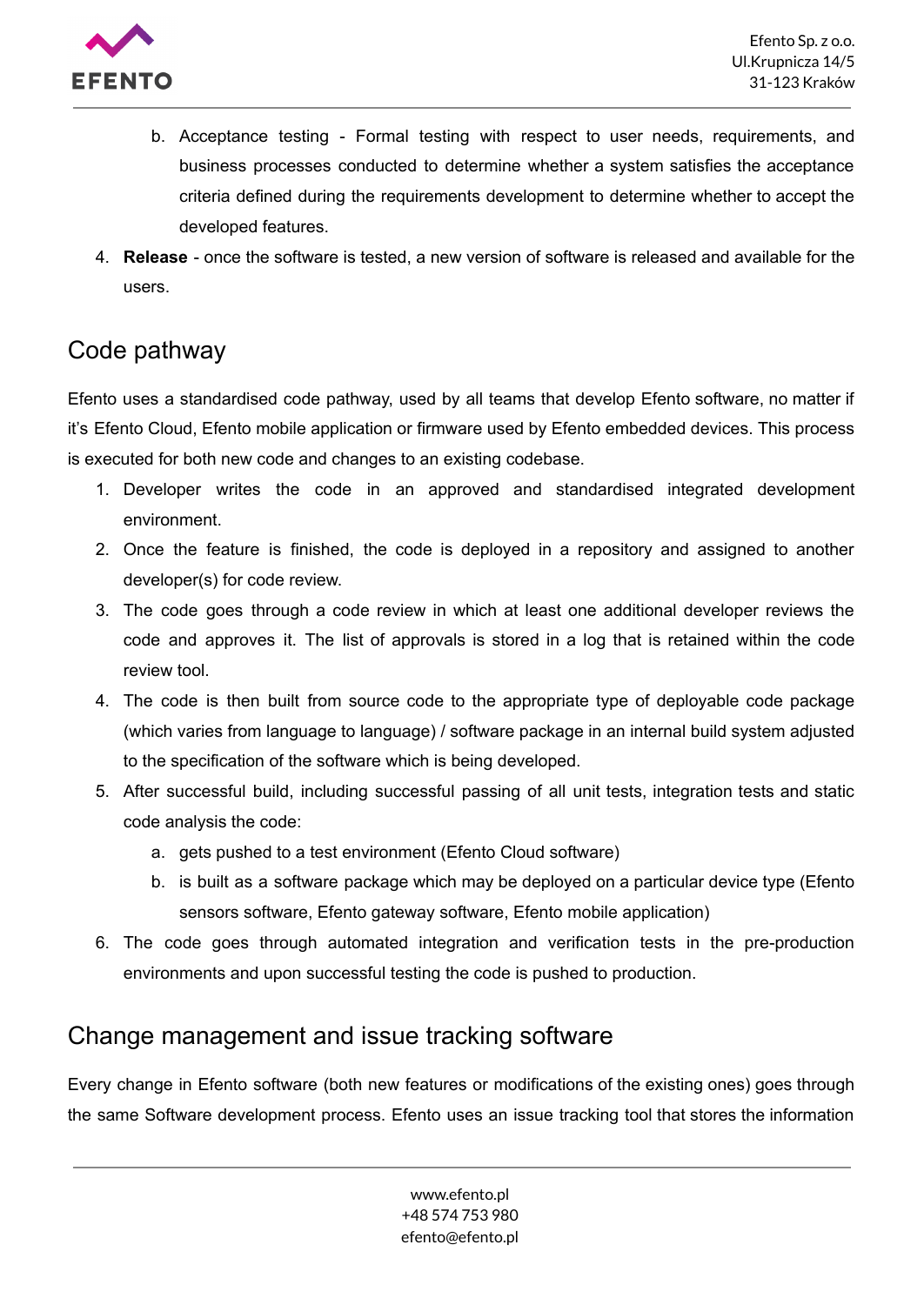

about the requirements, tasks, tests and bugs. This provides us with full visibility of the software development progress, allows us to control the test coverage and track all the changes between the software versions.

## <span id="page-10-0"></span>**Hardware**

## <span id="page-10-1"></span>ISO 9001

All Efento devices are produced by subcontractors who have implemented a Quality Management System based on ISO 9001 norm. We constantly monitor our subcontractors and check if they have implemented the QMS and have a valid ISO certificate issued by a Certification body.

## <span id="page-10-2"></span>Devices production and testing

#### Production documentation

Production process of all Efento devices is standardised, documented and monitored during all stages. Information about each production batch is stored in a tracking system that provides us with full traceability of every single device.

#### **Testing**

Efento devices are subject to tests, performed during the production process. The tests include:

- **AOI testes** for every produced device,
- **AXI** for the few first batches (performed to verify the machines settings, soldering profiles, etc.),
- **Self test** Self test is a part of the production process to ensure the quality of Efento's devices. Self tests are triggered automatically once the device's production is fully finished (device is assembled and programmed with the software). Self test scenarios depend on the type of the device which is being tested. The test scenarios include:
	- $\circ$  Checking communication with cellular modem and SIM card (only devices equipped with the cellular modem)
	- Checking communication with flash memory
	- Checking measurements from each installed sensor
	- Checking the status of the button on the PCB